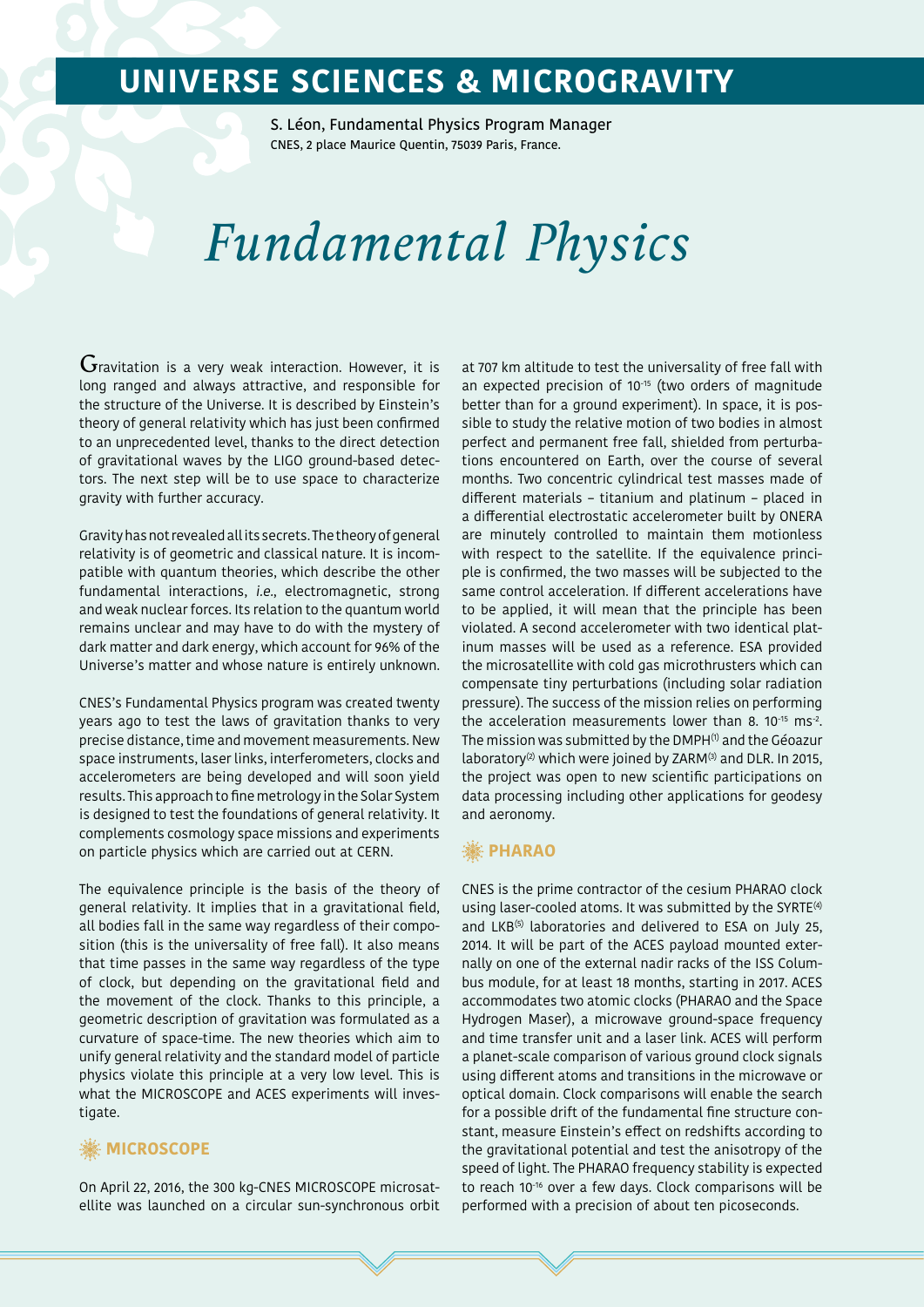## *Fundamental Physics*



**Fig. 1 and 2:** Integration of the Microscope satellite at the Guiana Space Center. © CNES/ESA/Ariane space/Optique Vidéo CSG/S.Martin, 2016

### **T2L2**

The Time Transfer by Laser Link instrument was developed by both CNES and Géoazur. It was initially scheduled as part of the ACES project but launched on board JASON-2 in June 2008 [1, 2, 3, 4]. T2L2 uses laser pulses and an onboard time-tagging system combined with the DORIS ultra-Stable Oscillator. It showed a 200-picosecond uncertainty for time comparison between two distant clocks. The instrument is still in operation. The performances of a ground-to-space optical link with coherent detection are also studied by the SYRTE, Géoazur and Lagrange<sup>(6)</sup> Laboratories as well as DOTA $(7)$ . The ability to compensate the effects of atmospheric turbulence was analyzed as part of an STE-QUEST<sup>(8)</sup> type of mission scenario with an elliptic orbit. [5] A station for atmospheric turbulence characterization was set up at OCA's $(9)$  Calern site. This work is also relevant to optical telecommunications.

### **※PHARAO**

The cold atom clock PHARAO has paved the way for studies on inertial sensors using matter wave interferometry: the ICE prototype, which has already been used in the Airbus ZERO-G, now allows simultaneous trapping of two atomic species, namely rubidium and potassium. The development of metrology based on quantum technologies is confirmed; various applications are considered, including the test of the equivalence principle by atom interferometry or geodesy using clocks.

### **. ... LISA PATHFINDER**

Launched in December 2015, ESA's LISA PATHFINDER mission will demonstrate the technological feasibility of critical technologies for the future L3 gravitational wave detection mission. The French contribution, through CNES, the APC laboratory<sup>(10)</sup> and the LISA-France group<sup>(11)</sup>, consisted in providing the acousto-optic modulator of the optical bench and in data processing through the François Arago Center(12) (Université Paris-Diderot). Efforts are now focused on the L3 mission.

Other data from missions including ESA's GAIA astrometry mission, navigation data from probes in the Solar System and GNSS data are also exploited for Fundamental Physics tests.

#### **REFERENCES**

[1] Exertier, P., et al. (2014), Time Transfer by Laser Link: Data analysis and validation to the ps level, Advances in Space Research, **54**, 2371-85.

[2] Samain, E., et al. (2014), Time Transfer by Laser Link (T2L2): characterization and calibration of the flight instrument, Metrologia, **51**, 503-15.

[3] Samain, E., et al. (2015), Time Transfer by Laser Link: a complete analysis of the uncertainty budget, Metrologia, **52**, 423-32.

[4] Laas-Bourez, M., et al. (2015), Accuracy validation of T2L2 time transfer in co-location, IEEE Trans. Ultrason. Ferroelectr. Freq. Control, **62(2)**, 255-65.

[5] Robert, C., et al. (2016), Impact of turbulence on high-precision ground-satellite frequency transfer with two-way coherent optical links, Phys Rev A, **93(3)**, 033860, DOI: 10.1103/PhysRevA.93.033860.

#### (1) ONERA's Physics and Instrumentation Department.

- (2) Géoazur, CNRS, Université de Nice Sophia Antipolis, Observatoire de la Côte d'Azur, Université Pierre et Marie Curie, IRD.
- (3) Center of Applied Space Technology and Microgravity, University of Bremen.
- (4) SYstèmes de Référence Temps-Espace, Observatoire de Paris, CNRS, Université Pierre et Marie Curie, Laboratoire National de Métrologie et d'Essais.
- (5) Laboratoire Kastler Brossel, Université Pierre et Marie Curie, Ecole Normale Supérieure de Paris, Collège de France, CNRS.
- (6) Laboratoire Lagrange, CNRS, Observatoire de la Côte d'Azur, Université de Nice Sophia Antipolis.
- (7) ONERA's Theoretical and Applied Optics department.
- (8) Space-Time Explorer and QUantum Equivalence Space Test.
- (9) Observatoire de la Côte d'Azur.
- (10) AstroParticule et Cosmologie, CNRS, Université Paris Diderot, CEA, Observatoire de Paris.
- (11) LISA France gathers several French laboratories (APC, ARTEMIS, CEA/ IPht, IAP, LAPP, LPC2E, LUTH, ONERA and SYRTE).
- (12) The François Arago Center is managed by the APC laboratory and backed by the IPGP within the Space Campus of Université Paris 7.



21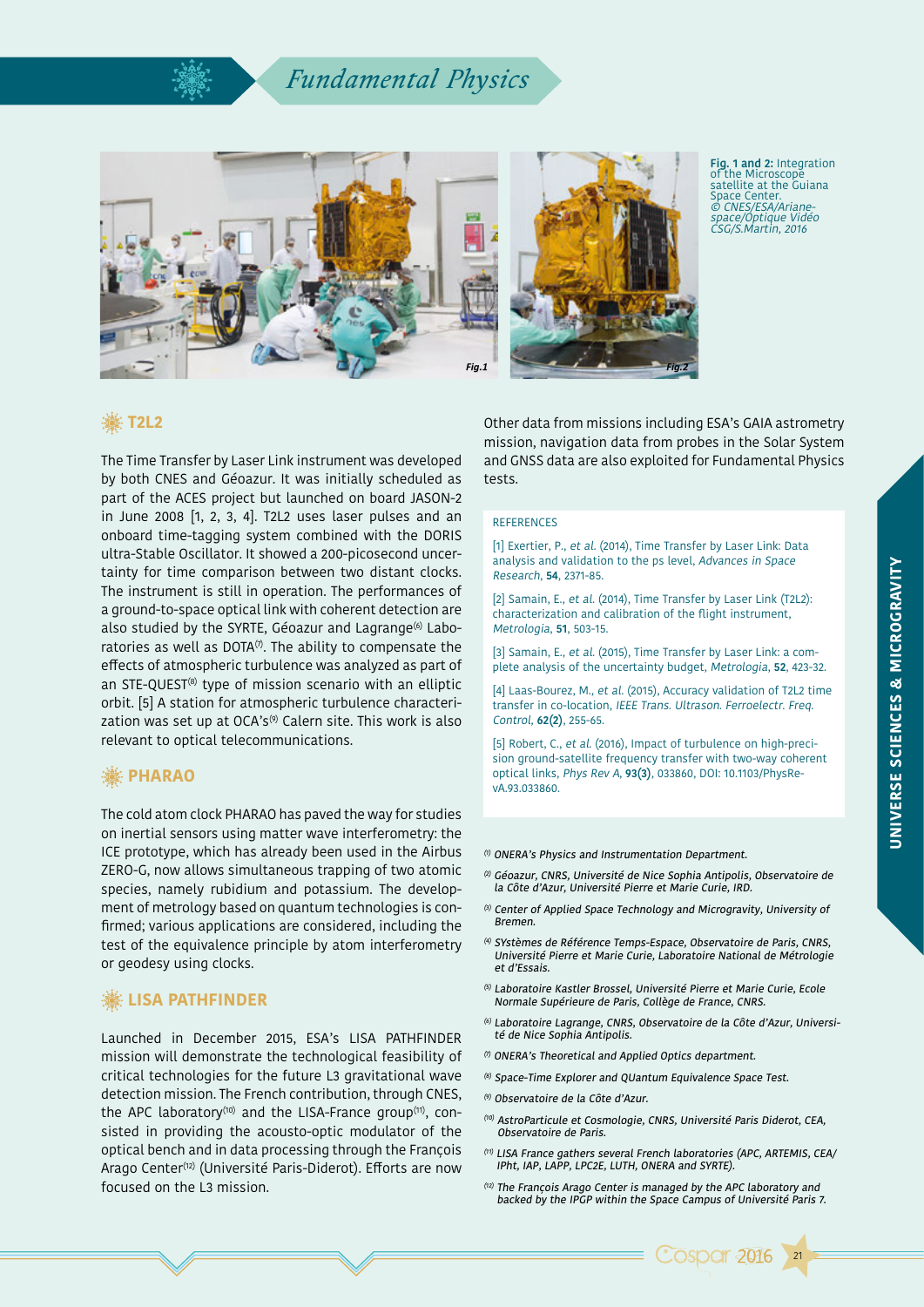## **UNIVERSE SCIENCES & MICROGRAVITY**

S. Léon, Fundamental Physics Program Manager CNES, 2 place Maurice Quentin, 75039 Paris, France.

# *Fundamental Physics*

ICE measures the local differential acceleration between two atomic species

Quantum sensors, based on the wave nature of matter for detecting inertial forces with high accuracy and longterm stability, are highly relevant to Fundamental Physics in order to probe the interface between quantum mechanics and gravity. The ICE cold atom interferometer has been designed to be used under reduced gravity level, in parabolic flight campaigns of the Airbus ZERO-G. For the first time, the ICE instrument has tested the weak equivalence principle (Universality of Free Fall) by measuring the local differential acceleration between two atomic species, i.e., rubidium and potassium.

Precise tests of the universality of free fall (UFF) or Einstein's weak equivalence principle (WEP) with matter waves are key to understanding gravity at the quantum scale. They use two atom interferometers which measure the relative acceleration between two atomic species in free fall in the Earth's gravitational potential. The ICE experiment [1] has been designed to generate interferometer signals from laser-cooled samples of two atom species 39K and 87Rb. It has been used under a reduced gravity level on board the Novespace ZERO-G Aircraft. During an aircraft parabolic flight, the experiment is in free fall. This microgravity environment should enable longer interrogation times for the atoms, on the order of 10 s. Since the sensitivity of atom interferometers to acceleration scales as the square of the interrogation interval T, measurements on this timescale could theoretically detect changes in acceleration at the level of 10−11 g.

Simultaneous acceleration measurements with the two atomic species in microgravity have recently been made (see Fig. 1). A three Raman pulse interferometer for both Rb and K has been achieved. The phases of the fringes obtained from the measurements of the respective population probabilities are directly linked to the mean acceleration of the two species. The differential phase can be extracted directly from the fringes or from the elliptical parametric representation of the two signals [1]. This constitutes the first quantum test of the weak equivalence principle in a free-falling vehicle.

Since the two interferometer signals originate from atomic sources that occupy the same space, many systematic effects related to a precise test of the UFF can be eliminated. The Raman beams at 780 nm and 767 nm are combined on the same optics before being aligned through the atomic cloud and retro-reflected off of a reference mirror. In this way, mirror vibrations are common to both interferometer signals [2, 3] and many sources of measurement noise can be rejected to a high degree. In addition, a high-sensitivity mechanical accelerometer (Colibrys SF3600) is attached to this mirror and its signal is combined with the output of the two interferometers to further reduce noise due to low-frequency vibrations and mirror drift. This technique is effective at removing phase noise even if no vibration isolation system is used.

The ICE experiment has been developed jointly by LP2N at the Institut d'Optique Graduate School, SYRTE at the Paris Observatory and ONERA/DMPh, with the support of CNES. The ultimate goal is to perform the experiment aboard a dedicated satellite. The French science community has been part of the STE-QUEST (Space Time Explorer - QUantum Equivalence principle Space Test) mission proposal which was initially submitted to the ESA Cosmic Vision M3 call in 2010, and in a simplified version to the M4 call in 2015.